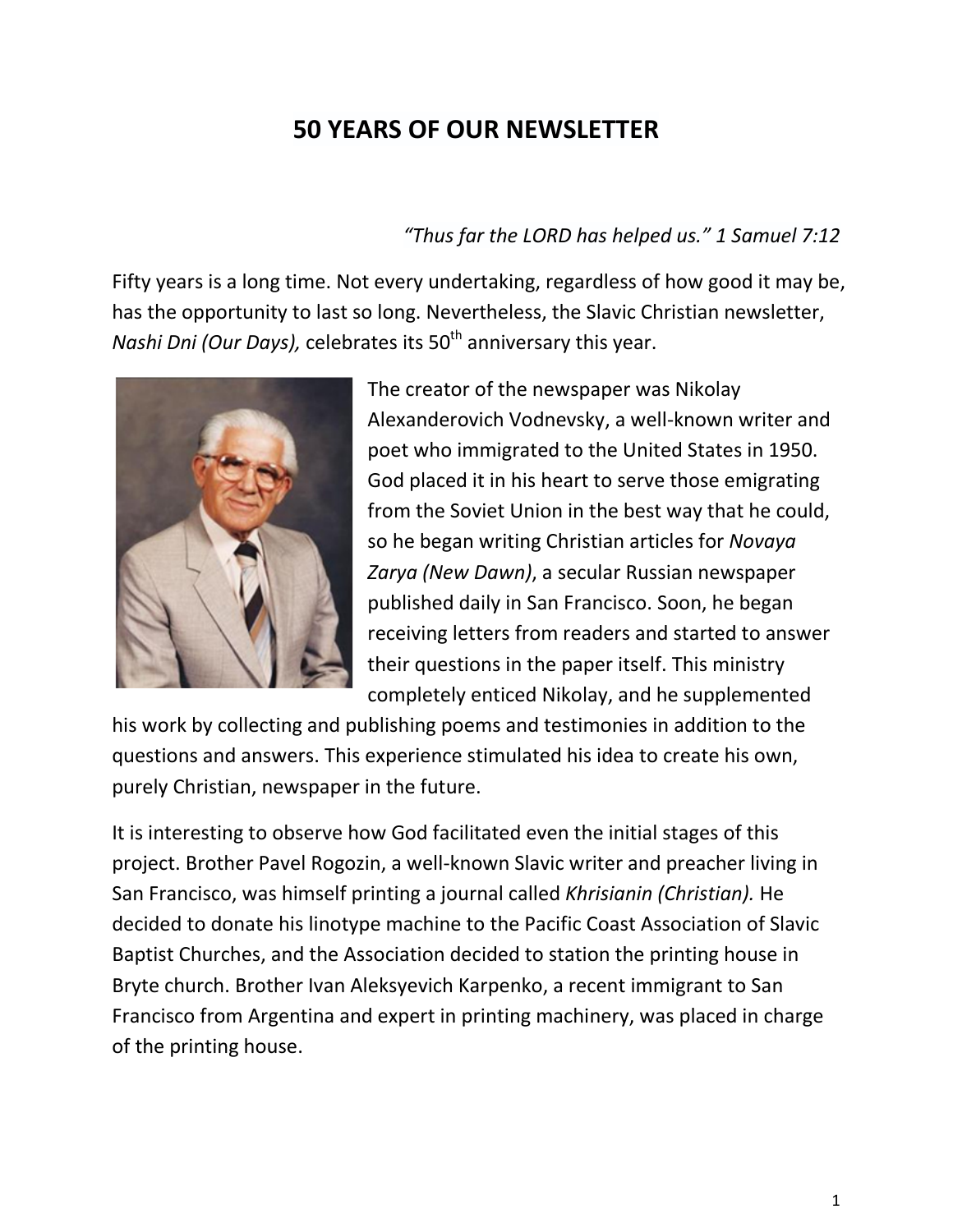Construction of the building to hold the printing house started in the fall of 1965 and was completed in the spring of 1966. After its completion, the linotype and other printing equipment were shipped from San Francisco to Sacramento. An 80 year-old printing press was also purchased, but due to its size, part of the building was required to be torn down in order to fit the machine inside. As soon as the printing house was set up, work on the first issue of the newspaper began immediately.

The very first attempt to print a page ended up a disaster. A visitor, particularly eager to see the first issue of the newsletter, urged the operator of the machine start printing before the main frame of the machine was properly secured . As a result, the set of matrices was broken, the transformer damaged, and the machine went out of order. The head of the printing house became very upset, and returned home to San Francisco.



*An example of a linotype. The linotype used by the newsletter was more old-fashioned than the one above.*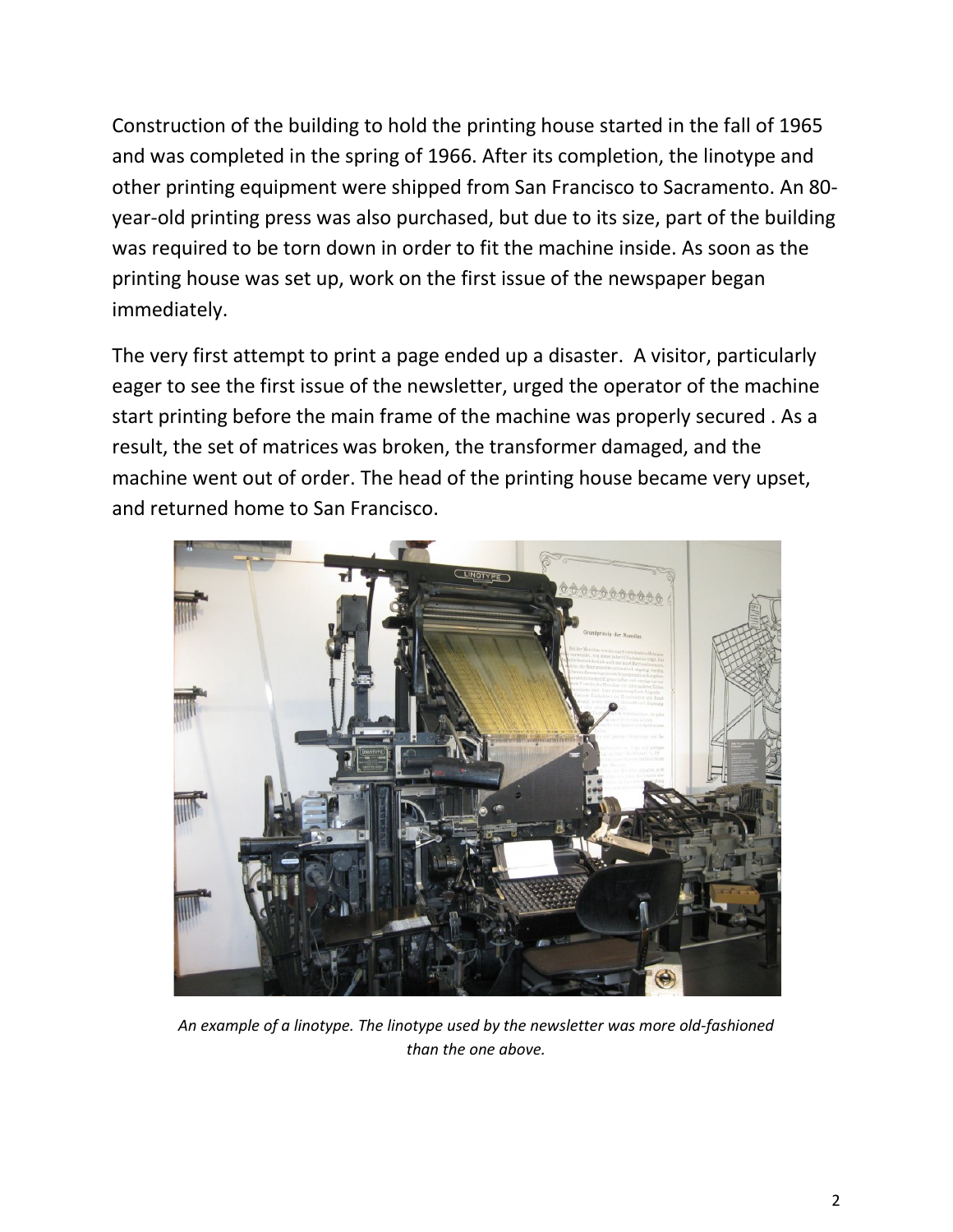

*Nikolai Vodnevsky and his wife at work on the printing press.*

Brother Vladimir Mikhailovich Tkachev, the official cashier of the newsletter and an unofficial "Jack of all trades," was able to fix the damaged printing press and made it work again. Ivan Alekseyevich was invited back to continue working on the newspaper, but he refused, stating that continuing the project would be hopeless. Nevertheless, trusting the Lord, the brothers continued working.

During the May conference which was held May 28-30, 1966, the Pacific Baptist Association made the decision to make a weekly newsletter publication called *Nashi Dni (Our Days).* Vodnevsky was named the chief editor, and Ivan Karpenko

became the deputy editor and head of the printing house.

On June 11, 1966, the first edition of the newsletter was published with 1,500 printed copies. This was the first Slavic newsletter to be printed for a specifically Christian audience, and it quickly received subscribers from Canada, Australia, Argentina, Belgium, and many other countries that hosted Russian immigrants along with the United States.

Printing the newsletters was a hard and demanding ministry. The work was tough and it negatively affected the health of those who were directly involved in printing.



*Anna Vodnevsky working on the printing press*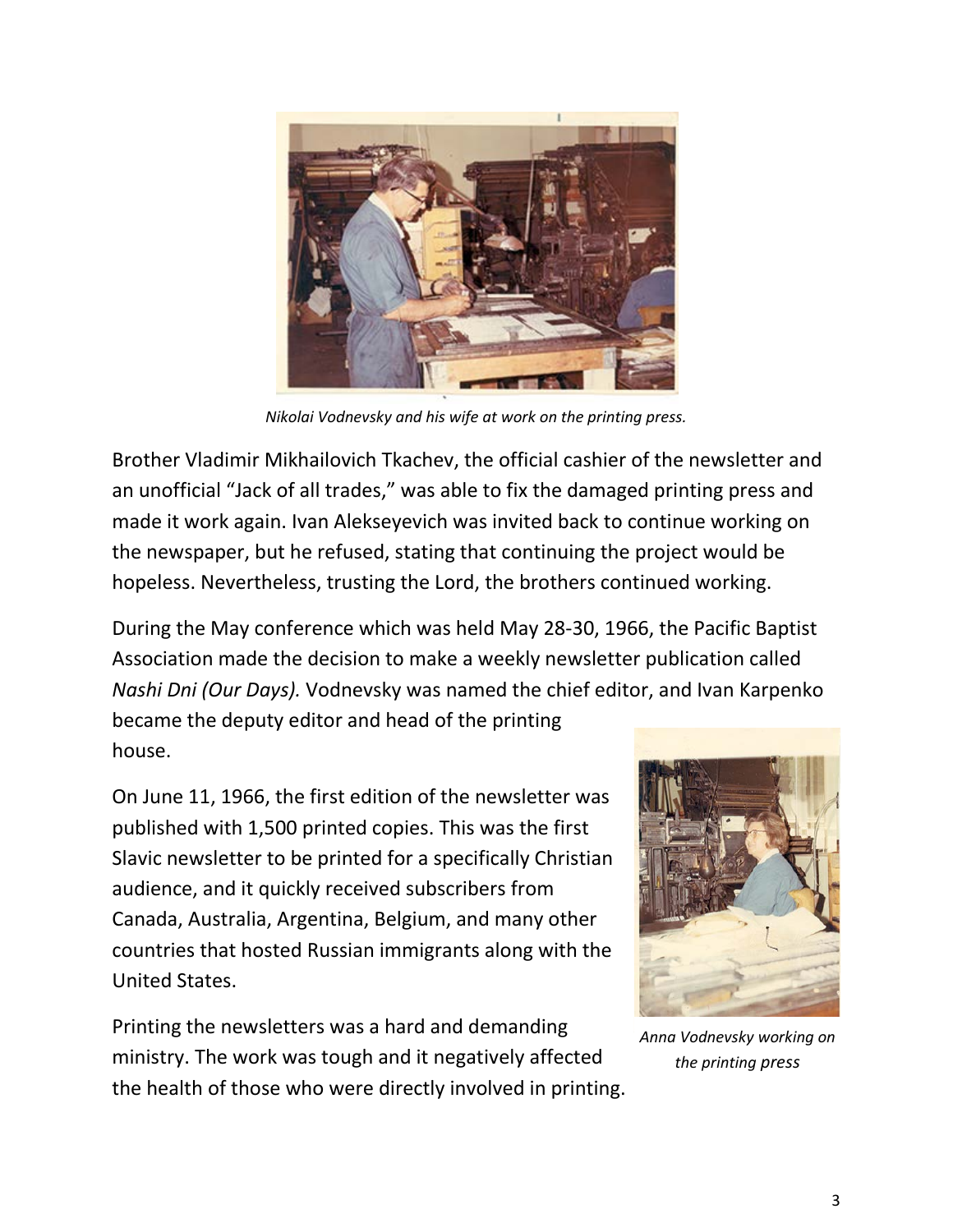The linotype machine operator entered text on a 90-character keyboard. The machine assembled matrices, which were molds for the letter forms, in a line. The assembled line was then cast as a single piece, called a slug, of type metal in a process known as "hot metal" typesetting. The matrices were then returned to the type magazine from which they came, to be reused later. This allowed much faster typesetting and composition than original hand composition in which operators place down one pre-cast metal letter, punctuation mark or space at a time.

The linotype used lead-based type-metal, and lead was harmful to health. Lead easily evaporates and enters the respiratory system, which may cause lead poisoning. The lead dust from the room can also poison the linotype operator. Linotype operators handled slugs with their barehands, and they had to be careful not to touch their mouths. Many linotype operators reported that they had leadpoisoning.

The original figures in charge of typing material for the newsletter were brother Karpenko and his wife, later joined by the editor's wife, Anya. Working on the oldfashioned linotype meant close proximity to melting lead and dyes, and no ventilation existed in the unit. Even after Anya's death from leukemia in 1978, the work continued, regardless of the fact that the newsletter's equipment was old, constantly breaking, and spare parts were impossible to find.

The records of the Pacific Baptist Association during those years reflect the progress of the newsletter and its positive reception among the Slavic churches. Circulation gradually increased, and in 1971 there were 1165 subscribers from 32 different countries. Letters sent to the newsletter from churches and readers told the staff that the newsletter was loved and read by people of all ages. Over the years, the works of various well-known people were published in the newsletter, including that of famous Russian poet and writer Radion Berezov, poetess and translator Vera Kushnir, P. Harchlaa, and many others. The content of the newsletters was always interesting and engaging, and included the material of many famous preachers and theologians, such as I. Rogozin, I. Mark, and N.I.Salov-Astakhov.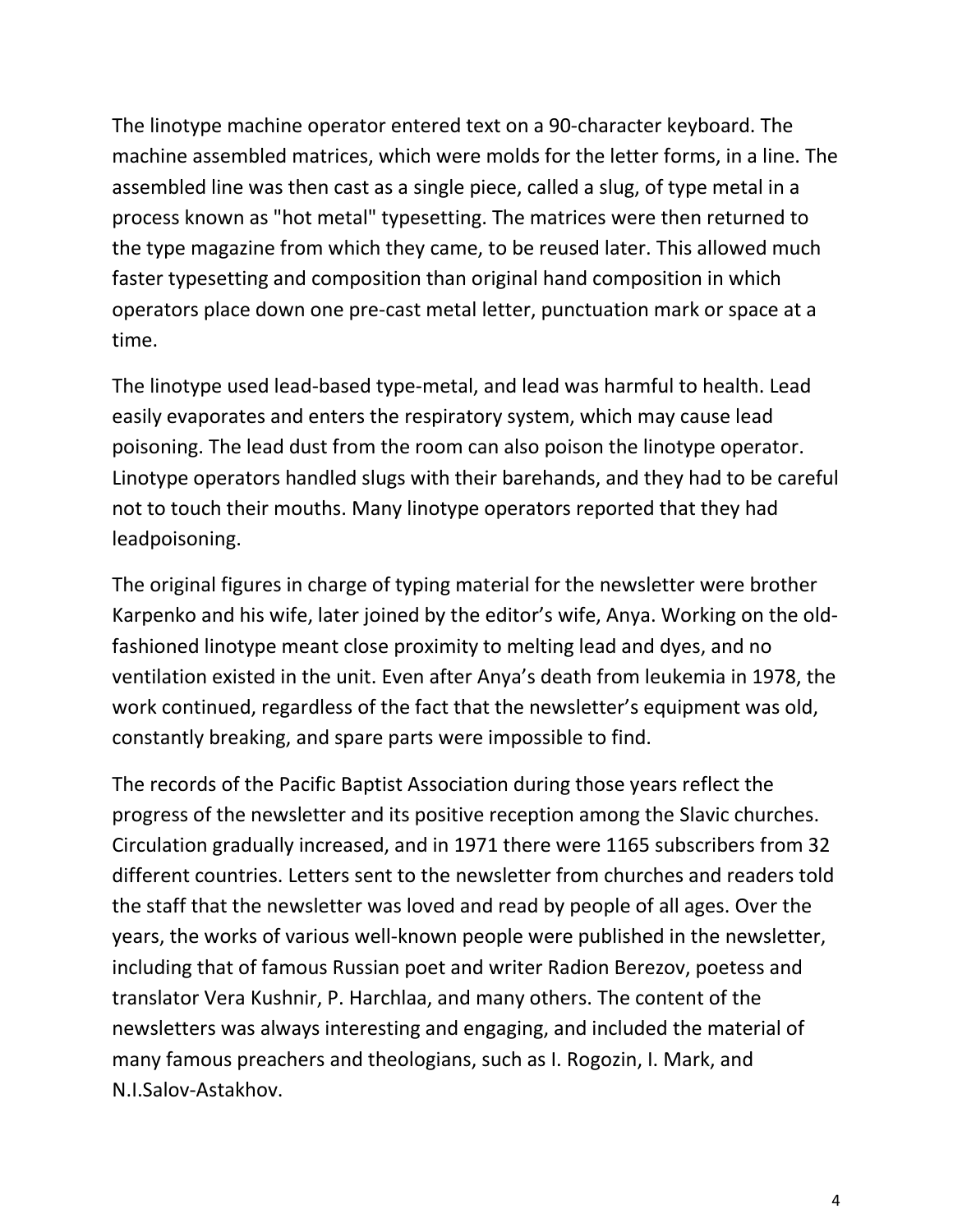The newspaper was clearly in demand; however, few could imagine the mental and physical intensity that surrounded the weekly release of each issue. Each newsletter publication required interviewing authors, selecting material, designing, editing, interacting with readers and subscribers, and more. Moreover, the constant pressure from those opposed to the ministry, and the attacks fueled by the devil both without and within the newsletter, made it clear why Nikolai Vodnevsky asked to be relieved from his duty as editor for health reasons in 1973.



*Eugene V. Garin*

In 1974, Eugene V. Garin, who was previously the editor of *Na Rasvete (At Dawn)* and *Zolotiye Kolosya (Golden Ears of Wheat)*, was named chief editor of the newsletter. A talented seascape and landscape artist whose paintings hang in museums around the world, Garin was also a committed Christian and minister. Besides being the chief editor, Garin also held the position of secretary of the Joint Committee, and together with Vera Kushnir voiced Christian films produced by the Moody Institute.

He served as editor of the newspaper for 14 years,

until 1988, after which

Ivan Alekseyevich Karpenko, the newsletter's deputy editor, chief of the printing house, and a typesetter, became the newsletter's chief editor.

Karpenko was called to be the head of the newsletter at a particularly strenuous time. The membership at Bryte church had grown substantially, and church was in great need of rooms and space. When the question of transferring the printing room to another location was raised, First Slavic Baptist Church offered its services, and the newsletter moved to the church's location on Franklin Blvd.



*Ivan Alekseevich Karpenko*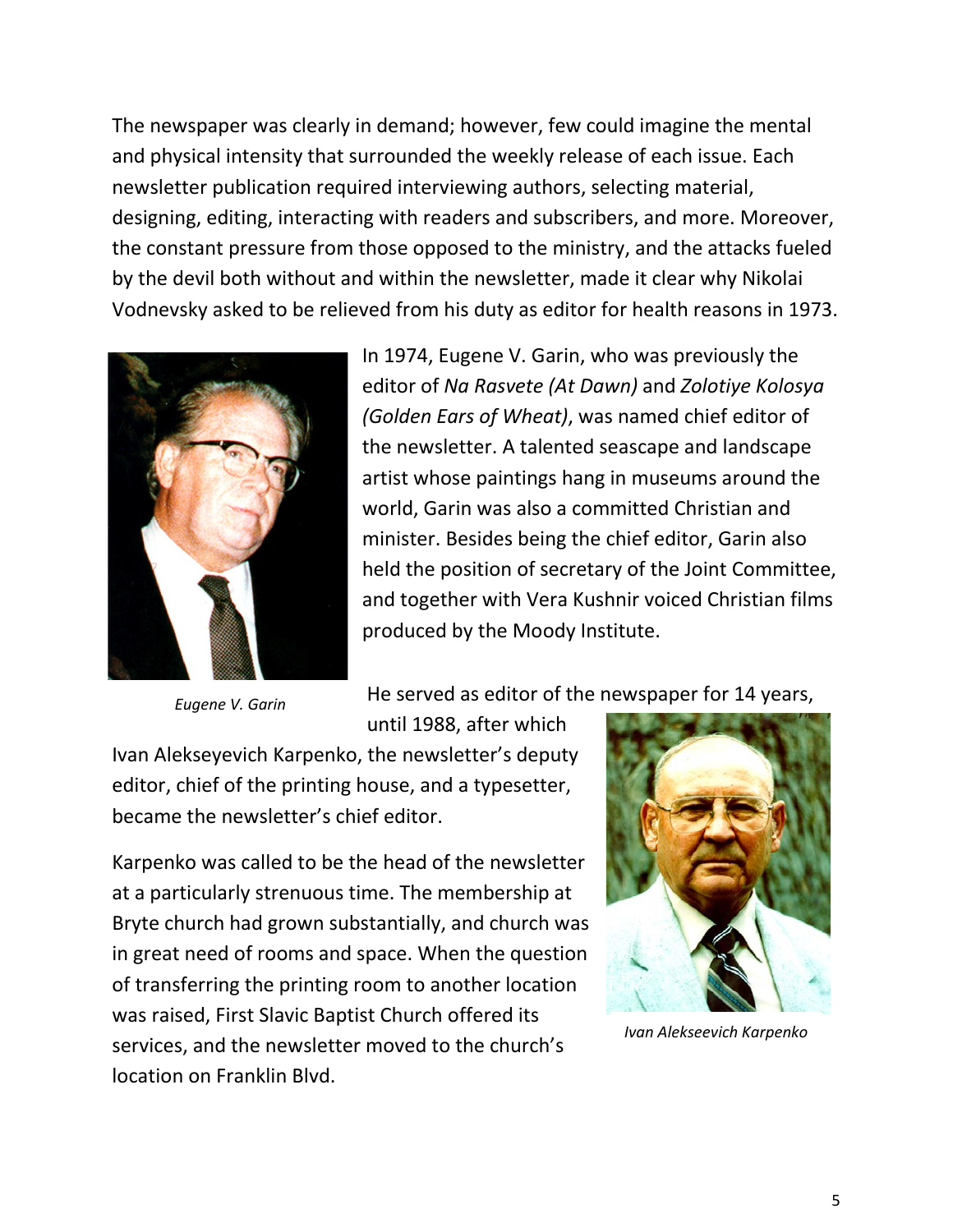Around this time, the prevalence of computers led the newsletter to be printed in a new way. The ministry now faced the task of finding funds to obtain a computer, and Ivan Alekseyevich and his wife, Valya, needed to learn how to use a computer – a new piece of equipment for both of them. Brother Adolf Andreyevich Pichaj purchased a computer for the ministry, developed a layout containing the Cyrillic alphabet, and set it to work. From that moment onward, the ministry had entered into a new stage of production.

In 1993, Nikolai Vodnevsky once again became the chief editor of the newsletter, and continued his dedicated service. In 1994, he invited Ivan Nikolaevich Bruyako to the editing room, and since then, Bruyako has been involved in the ministry for many years.

By 2000, the Pacific Coast Association of Slavic Baptists was in serious need of office space, which it obtained at 639 Welland Way, West Sacramento, which formerly belonged to the local Slavic church. Within this space was a conference room, a music department, as well as an office for the newsletter. For the first time in its existence since 1966, the printing house had a comfortable office space, which it could finally call its home.

However, on January 16, 2003, disaster struck. In an act of arson, the office

building that housed the newspaper office was set on fire. Everything was burned, including the office equipment, all editions of previous newsletters, and all materials collected over the years. The sense of loss and grief was great for the entire staff, especially for Nikolai Vodnevsky. One can only imagine his thoughts as he looked at the charred

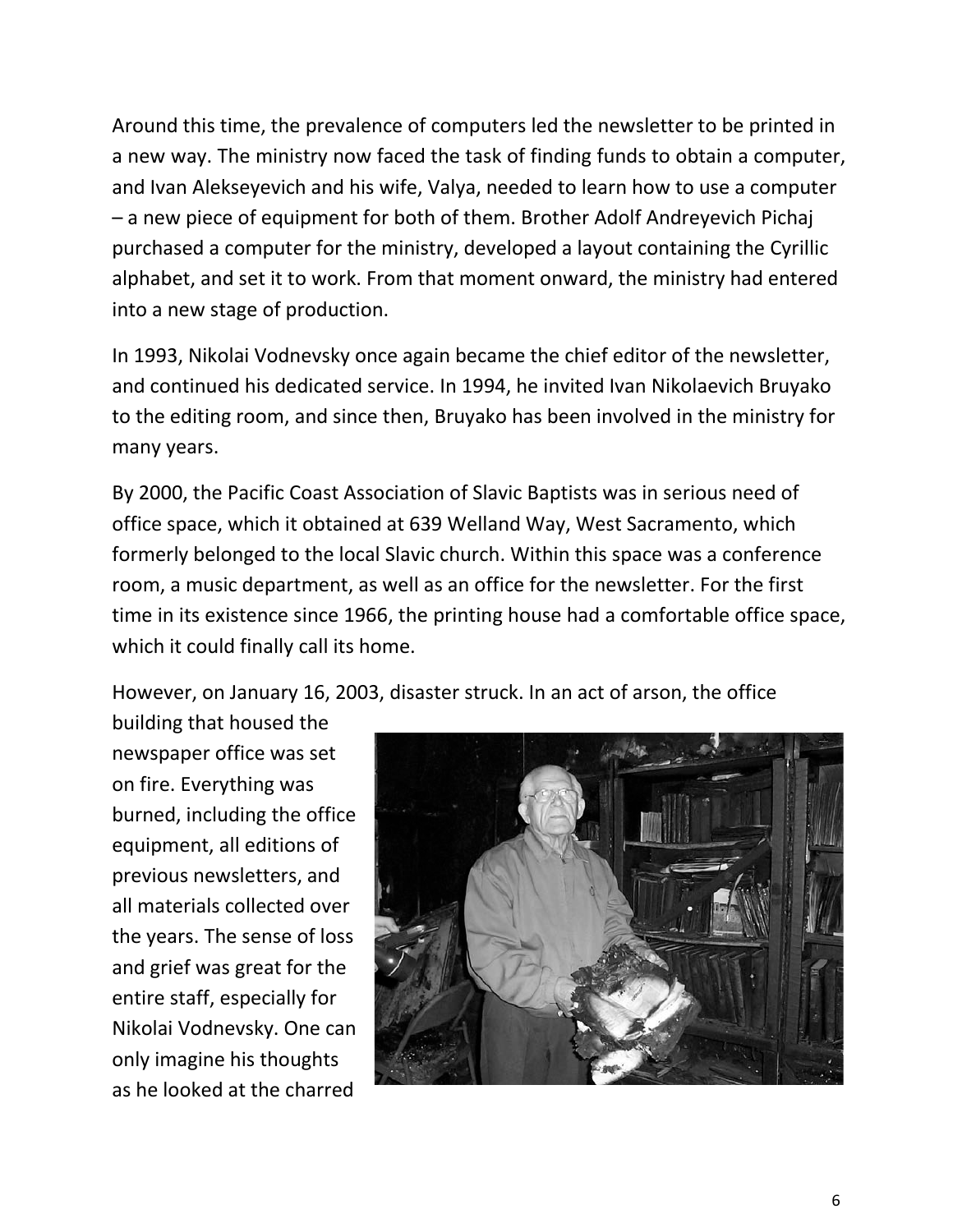remains of the work that he and his colleagues had invested their lives into for the last several decades.



*After the fire*

Many question suddenly arose: "What do we do now? Where should we go? Should we stop publication of the newsletter for the time being?!"



But God is merciful, and a solution was found. The Bruyako family offered to temporarily host the newsletter printing office in their home. From 2003 to 2005, the content for the newsletter was collected, created, edited, and sent out to different countries from the residence of the Bruyako

family. Beside newsletter staff, volunteers as well as the entire Bruyako family participated in publishing and compiling each edition of the newsletter.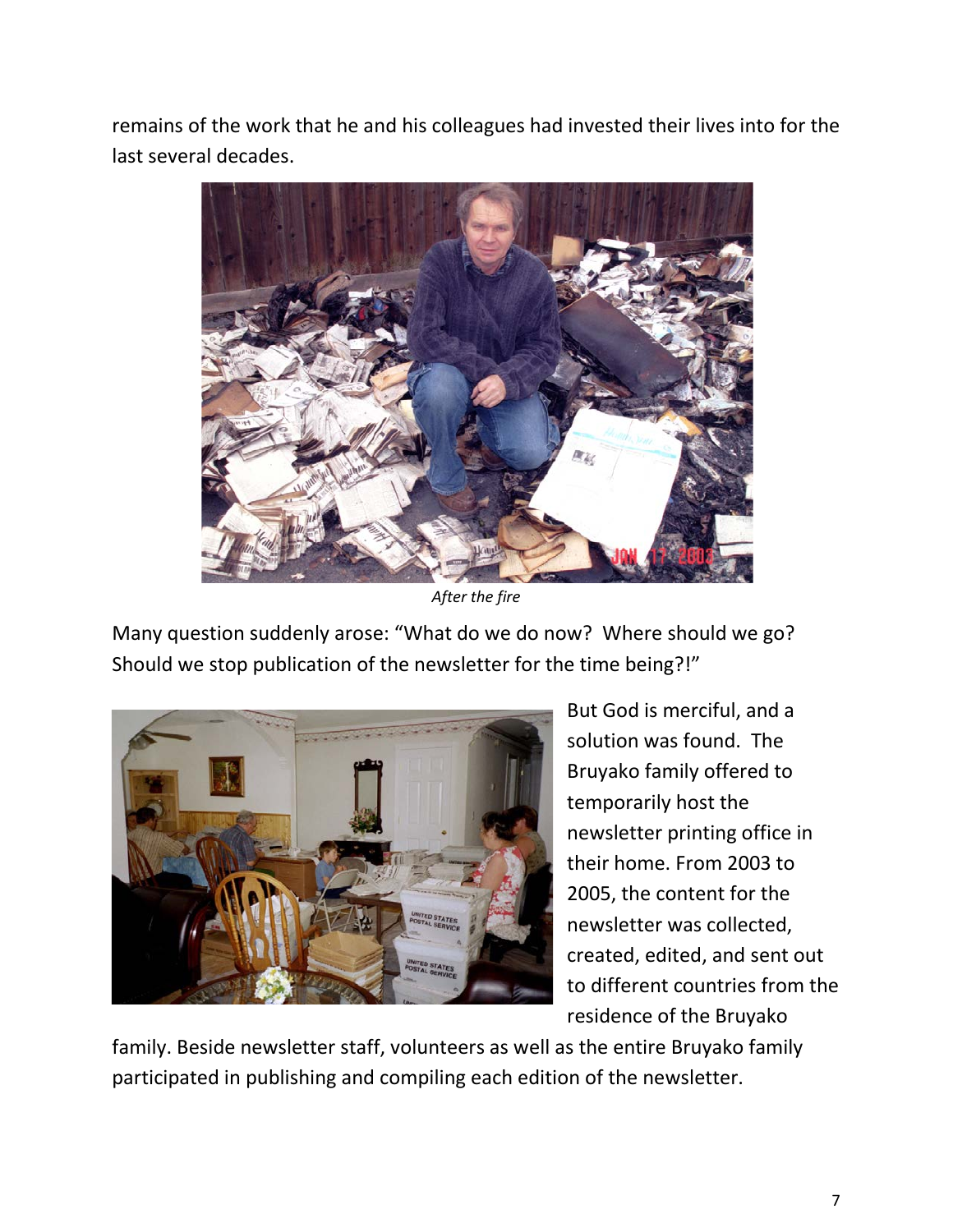With God's guidance and blessing, the Association was able to construct a new, more spacious, and more comfortable building on the site of the burned office. The site was sanctified on January  $14<sup>th</sup>$ , 2006, and is still used by the newsletter to this day.

In 2008, poor health kept Nikolai Alexandrovich Vodnevsky from continuing his work as the editor of the newsletter. Anticipating the end of his earthly journey, he recommended that the PCSBA's Committee consider his faithful, long-term assistant Bruyako as the editor-in-chief of the newsletter.

Honored, Ivan Nikolayevich Bruyako took the position and has now dedicated eight years to doing the work that was started fifty years ago. Just as it was then, the newsletter continues to bring glory to the Lord, as well as joy and the hope of salvation to readers in different countries. The newsletter is published every Thursday, and sent out to 42 countries with a weekly circulation of 10,000 copies.

It is impossible to recognize all of the devoted and sacrificial Christian volunteers who have been involved in the editorial process of this newspaper. Neither can we mention the hundreds of people who supported



*Ivan Bruyako*

the newsletter financially, whose donations and contributions were enough to cover the costs of printing and sustaining the newsletter. And how could we ever account for all the prayers over this ministry, bringing the work of the newsletter before the threshold of God and supporting the hands of its ministers and printers? Some of these anonymous supporters have already finished their journey and have gone to be with the Lord, while others continue onward. Though their work may go unnoticed on earth, it is nonetheless, important and appreciated. God knows each of their names. They are recorded in His book of life, and He will reward each of them accordingly.